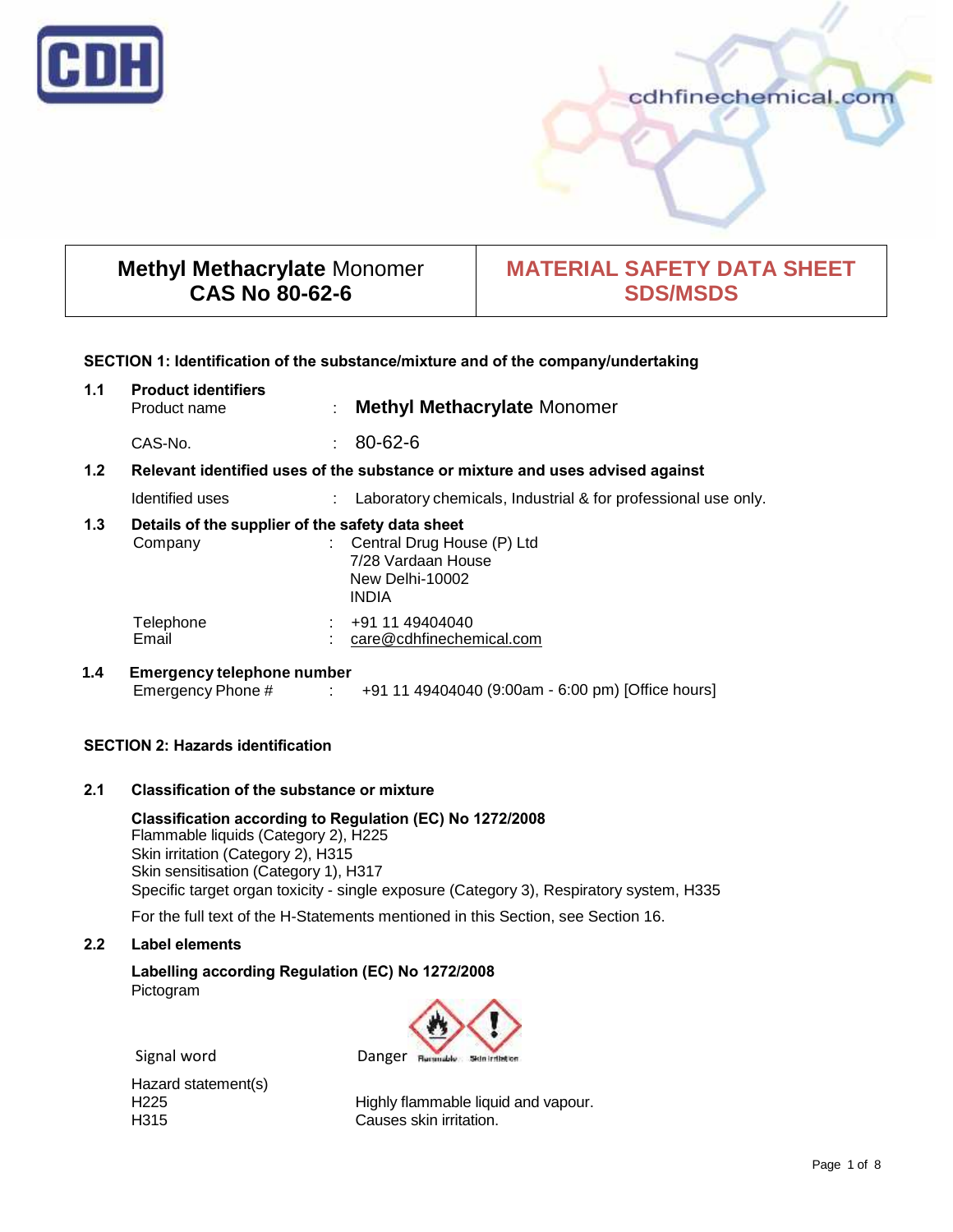| H317<br>H <sub>335</sub>                 | May cause an allergic skin reaction.<br>May cause respiratory irritation.                         |
|------------------------------------------|---------------------------------------------------------------------------------------------------|
| Precautionary statement(s)               |                                                                                                   |
| P <sub>210</sub>                         | Keep away from heat, hot surfaces, sparks, open flames and other<br>ignition sources. No smoking. |
| P <sub>280</sub>                         | Wear protective gloves.                                                                           |
| P370 + P378                              | In case of fire: Use dry powder or dry sand to extinguish.                                        |
| $P403 + P235$                            | Store in a well-ventilated place. Keep cool.                                                      |
| Supplemental Hazard<br><b>Statements</b> | none                                                                                              |

## **2.3 Other hazards**

This substance/mixture contains no components considered to be either persistent, bioaccumulative and toxic (PBT), or very persistent and very bioaccumulative (vPvB) at levels of 0.1% or higher. Lachrymator.

## **SECTION 3: Composition/information on ingredients**

| <b>Substances</b> |                                                            |
|-------------------|------------------------------------------------------------|
| Formula           | $\frac{1}{2}$ C <sub>5</sub> H <sub>8</sub> O <sub>2</sub> |
| Molecular weight  | : $100,12$ g/mol                                           |
| CAS-No.           | 80-62-6                                                    |
| EC-No.            | $: 201 - 297 - 1$                                          |
| Index-No.         | 607-035-00-6                                               |
|                   |                                                            |

# **Hazardous ingredients according to Regulation (EC) No 1272/2008**

| Component |                            |               | <b>Classification</b>             | Concentration |  |
|-----------|----------------------------|---------------|-----------------------------------|---------------|--|
|           | <b>Methyl methacrylate</b> |               |                                   |               |  |
|           | CAS-No.                    | $80 - 62 - 6$ | Flam. Lig. 2; Skin Irrit. 2; Skin | $\leq$ 100 %  |  |
|           | EC-No.                     | 201-297-1     | Sens. 1: STOT SE 3: H225.         |               |  |
|           | Index-No.                  | 607-035-00-6  | H315, H317, H335                  |               |  |
|           |                            |               |                                   |               |  |

For the full text of the H-Statements mentioned in this Section, see Section 16.

# **SECTION 4: First aid measures**

## **4.1 Description of first aid measures**

#### **General advice**

Consult a physician. Show this safety data sheet to the doctor in attendance.

#### **If inhaled**

If breathed in, move person into fresh air. If not breathing, give artificial respiration. Consult a physician.

## **In case of skin contact**

Wash off with soap and plenty of water. Consult a physician.

#### **In case of eye contact**

Flush eyes with water as a precaution.

#### **If swallowed**

Do NOT induce vomiting. Never give anything by mouth to an unconscious person. Rinse mouth with water. Consult a physician.

## **4.2 Most important symptoms and effects, both acute and delayed**

The most important known symptoms and effects are described in the labelling (see section 2.2) and/or in section 11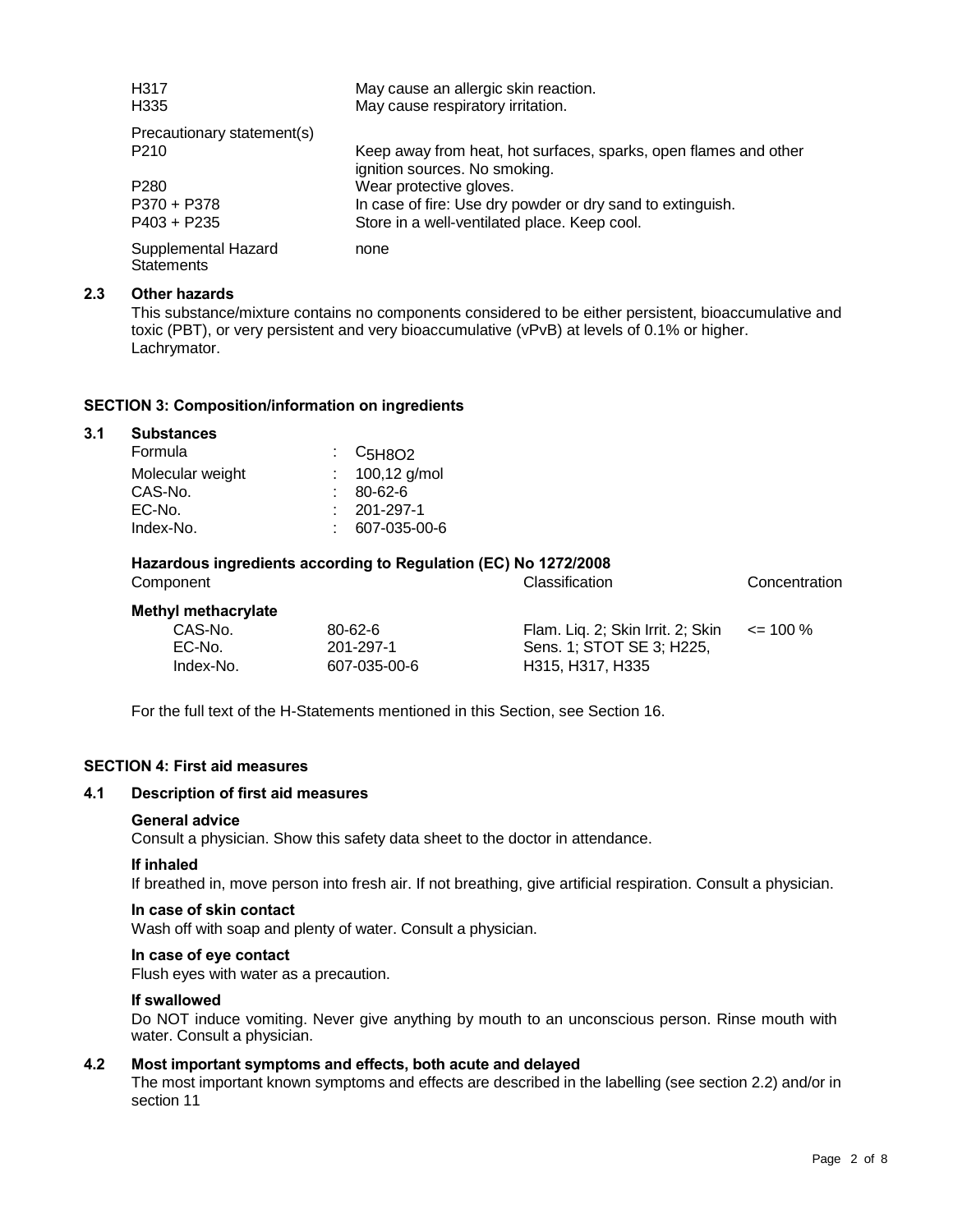# **4.3 Indication of any immediate medical attention and special treatment needed** No data available

## **SECTION 5: Firefighting measures**

# **5.1 Extinguishing media**

## **Suitable extinguishing media**

Use water spray, alcohol-resistant foam, dry chemical or carbon dioxide.

**5.2 Special hazards arising from the substance or mixture** Carbon oxides

# **5.3 Advice for firefighters**

Wear self-contained breathing apparatus for firefighting if necessary.

## **5.4 Further information**

Use water spray to cool unopened containers.

## **SECTION 6: Accidental release measures**

## **6.1 Personal precautions, protective equipment and emergency procedures**

Use personal protective equipment. Avoid breathing vapours, mist or gas. Ensure adequate ventilation. Remove all sources of ignition. Evacuate personnel to safe areas. Beware of vapours accumulating to form explosive concentrations. Vapours can accumulate in low areas. For personal protection see section 8.

## **6.2 Environmental precautions**

Prevent further leakage or spillage if safe to do so. Do not let product enter drains. Discharge into the environment must be avoided.

# **6.3 Methods and materials for containment and cleaning up**

Contain spillage, and then collect with an electrically protected vacuum cleaner or by wet-brushing and place in container for disposal according to local regulations (see section 13).

# **6.4 Reference to other sections**

For disposal see section 13.

# **SECTION 7: Handling and storage**

# **7.1 Precautions for safe handling**

Avoid contact with skin and eyes. Avoid inhalation of vapour or mist. Flash back possible over considerable distance.Container explosion may occur under fire conditions.Keep away from sources of ignition - No smoking.Take measures to prevent the build up of electrostatic charge. For precautions see section 2.2.

# **7.2 Conditions for safe storage, including any incompatibilities**

Store in cool place. Keep container tightly closed in a dry and well-ventilated place. Containers which are opened must be carefully resealed and kept upright to prevent leakage. Storage class (TRGS 510): Flammable liquids

# **7.3 Specific end use(s)**

Apart from the uses mentioned in section 1.2 no other specific uses are stipulated

# **SECTION 8: Exposure controls/personal protection**

# **8.1 Control parameters**

#### **Components with workplace control parameters**

#### **8.2 Exposure controls**

# **Appropriate engineering controls**

Handle in accordance with good industrial hygiene and safety practice. Wash hands before breaks and at the end of workday.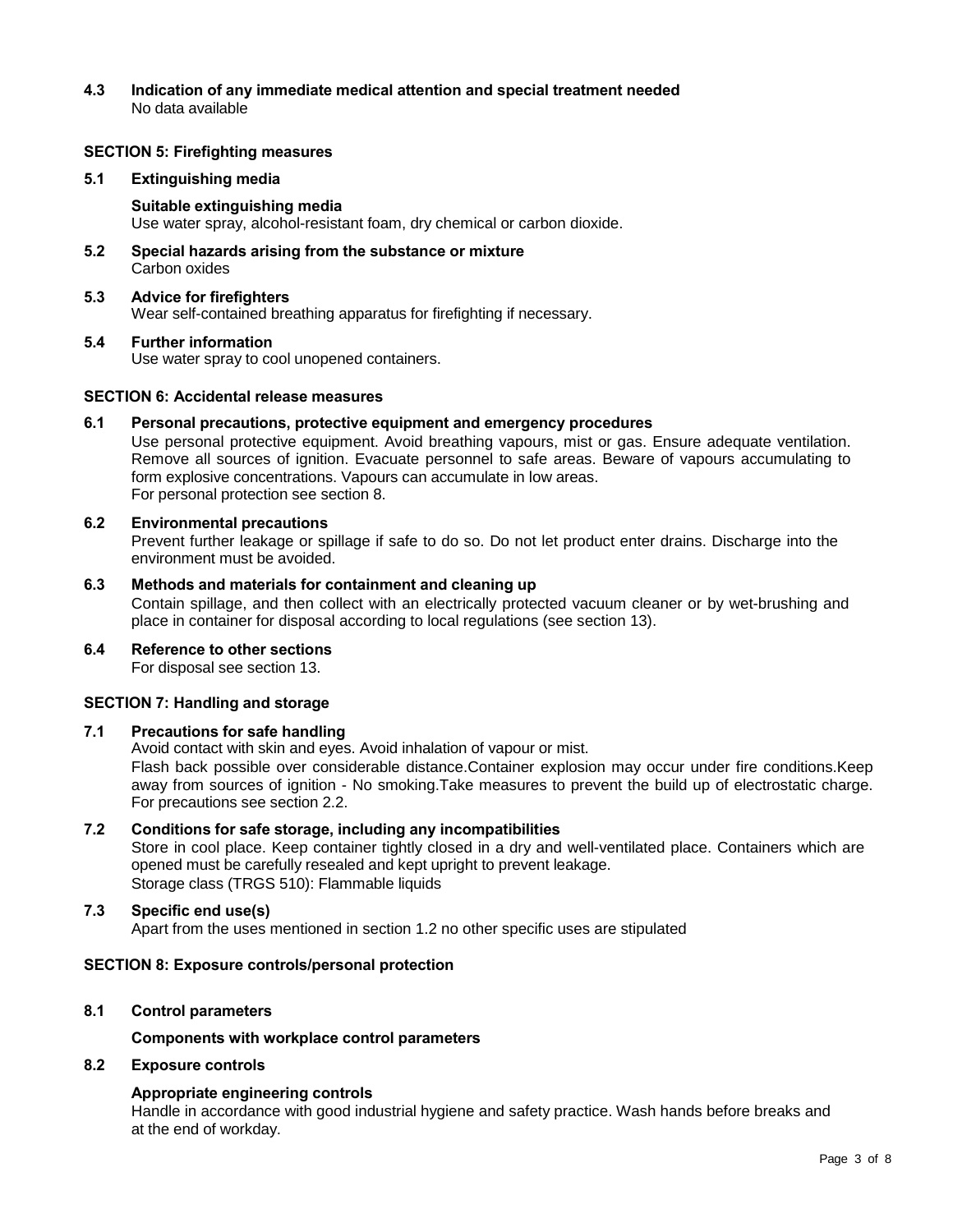# **Personal protective equipment**

# **Eye/face protection**

Face shield and safety glasses Use equipment for eye protection tested and approved under appropriate government standards such as NIOSH (US) or EN 166(EU).

# **Skin protection**

Handle with gloves. Gloves must be inspected prior to use. Use proper glove removal technique (without touching glove's outer surface) to avoid skin contact with this product. Dispose of contaminated gloves after use in accordance with applicable laws and good laboratory practices. Wash and dry hands.

# **Body Protection**

Complete suit protecting against chemicals, Flame retardant antistatic protective clothing., The type of protective equipment must be selected according to the concentration and amount of the dangerous substance at the specific workplace.

# **Respiratory protection**

Where risk assessment shows air-purifying respirators are appropriate use a full-face respirator with multi-purpose combination (US) or type ABEK (EN 14387) respirator cartridges as a backup to engineering controls. If the respirator is the sole means of protection, use a full-face supplied air respirator. Use respirators and components tested and approved under appropriate government standards such as NIOSH (US) or CEN (EU).

# **Control of environmental exposure**

Prevent further leakage or spillage if safe to do so. Do not let product enter drains. Discharge into the environment must be avoided.

# **SECTION 9: Physical and chemical properties**

# **9.1 Information on basic physical and chemical properties**

| a) | Appearance                                         | Form: liquid<br>Colour: colourless                                      |
|----|----------------------------------------------------|-------------------------------------------------------------------------|
| b) | Odour                                              | pungent                                                                 |
| C) | <b>Odour Threshold</b>                             | No data available                                                       |
| d) | рH                                                 | No data available                                                       |
| e) | Melting point/freezing<br>point                    | Melting point/range: -48 °C                                             |
| f) | Initial boiling point and<br>boiling range         | 100 °C                                                                  |
| g) | Flash point                                        | 9 °C - closed cup                                                       |
| h) | Evaporation rate                                   | No data available                                                       |
| i) | Flammability (solid, gas)                          | No data available                                                       |
| j) | Upper/lower<br>flammability or<br>explosive limits | Upper explosion limit: 12,5 %(V)<br>Lower explosion limit: $2,12\%$ (V) |
| k) | Vapour pressure                                    | 37 hPa at 20 °C                                                         |
| I) | Vapour density                                     | $3,46 - (Air = 1.0)$                                                    |
| m) | Relative density                                   | 0,936 g/mL at 25 $^{\circ}$ C                                           |
| n) | Water solubility                                   | 15,3 g/l at 20 °C                                                       |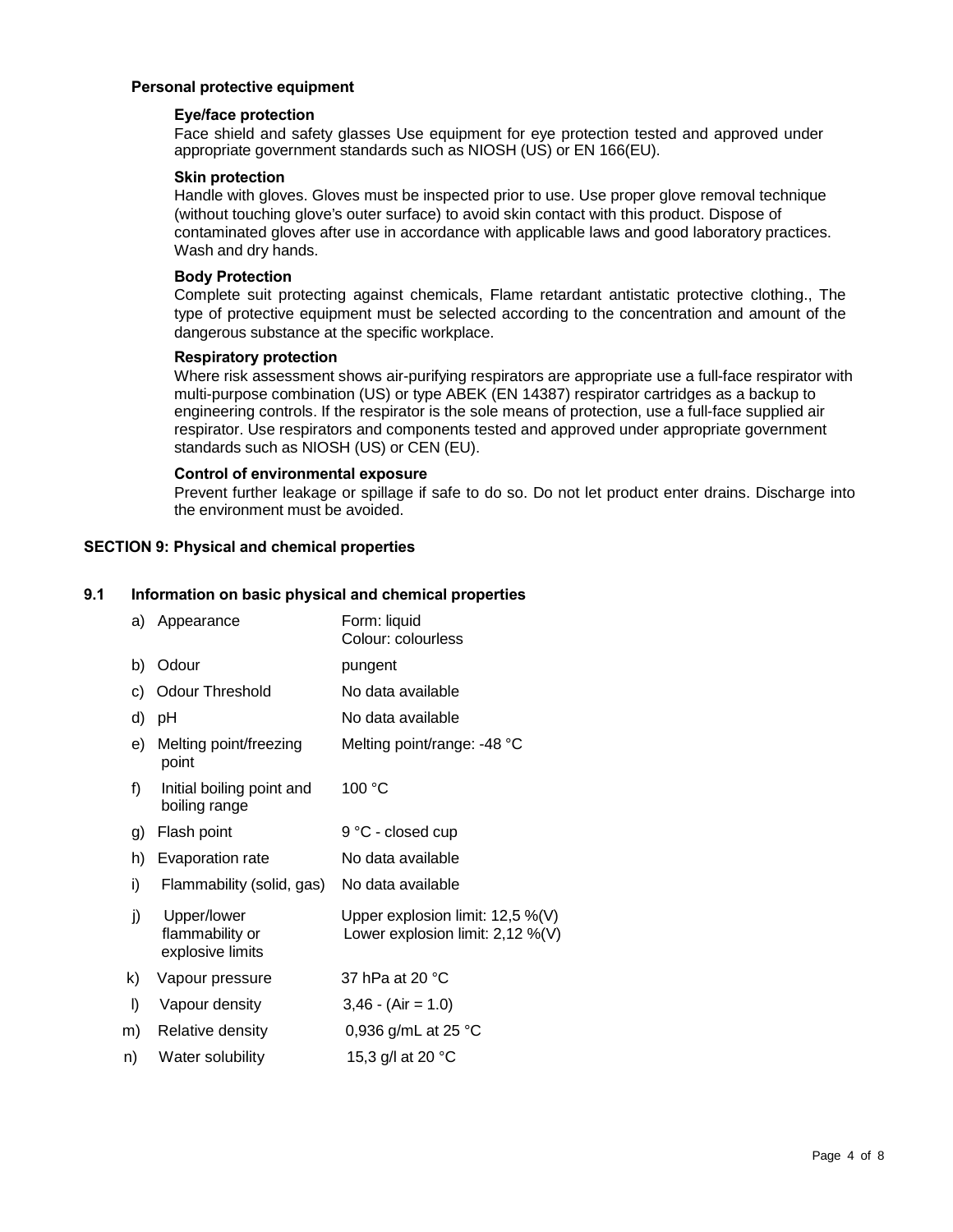|     | O)                       | Partition coefficient: n-<br>octanol/water | log Pow: 1,38             |
|-----|--------------------------|--------------------------------------------|---------------------------|
|     | p)                       | Auto-ignition<br>temperature               | 400 °C at 1.013,25 hPa    |
|     | q)                       | Decomposition<br>temperature               | No data available         |
|     | r)                       | Viscositv                                  | No data available         |
|     | S)                       | Explosive properties                       | No data available         |
|     | t)                       | Oxidizing properties                       | No data available         |
| 9.2 | Other safety information |                                            |                           |
|     |                          | Surface tension                            | 28 mN/m at 20 $\degree$ C |
|     |                          | Relative vapour density                    | $3,46 - (Air = 1.0)$      |

# **SECTION 10: Stability and reactivity**

## **10.1 Reactivity**

No data available

# **10.2 Chemical stability**

Polymerizes with evolution of heat. Avoid contact with incompatible materials. Unless inhibited, product can polymerize, raising temperature and pressure, possibly rupturing container. Check inhibitor content often adding to bulk liquid if needed. Do not blanket or mix with oxygen-free gas as it renders inhibitor ineffective.

Stable under recommended storage conditions. Contains the following stabiliser(s): Mequinol (<=30 ppm)

# **10.3 Possibility of hazardous reactions**

Polymerises readily unless inhibited.

**10.4 Conditions to avoid** May polymerize on exposure to light. Heat, flames and sparks.

# **10.5 Incompatible materials** Oxidizing agents, Peroxides, Amines, Bases, acids, Reducing agents, Halogens

# **10.6 Hazardous decomposition products**

Other decomposition products - No data available In the event of fire: see section 5

#### **SECTION 11: Toxicological information**

## **11.1 Information on toxicological effects**

#### **Acute toxicity**

LD50 Oral - Rat - 7.900 mg/kg

LC50 Inhalation - Rat - 4 h - 78.000 mg/m3

LD50 Dermal - Rabbit - male - > 5.000 mg/kg (OECD Test Guideline 402)

## **Skin corrosion/irritation**

Skin - Rabbit Result: Irritating to skin. - 4 h

# **Serious eye damage/eye irritation**

Eyes - Rabbit Result: No eye irritation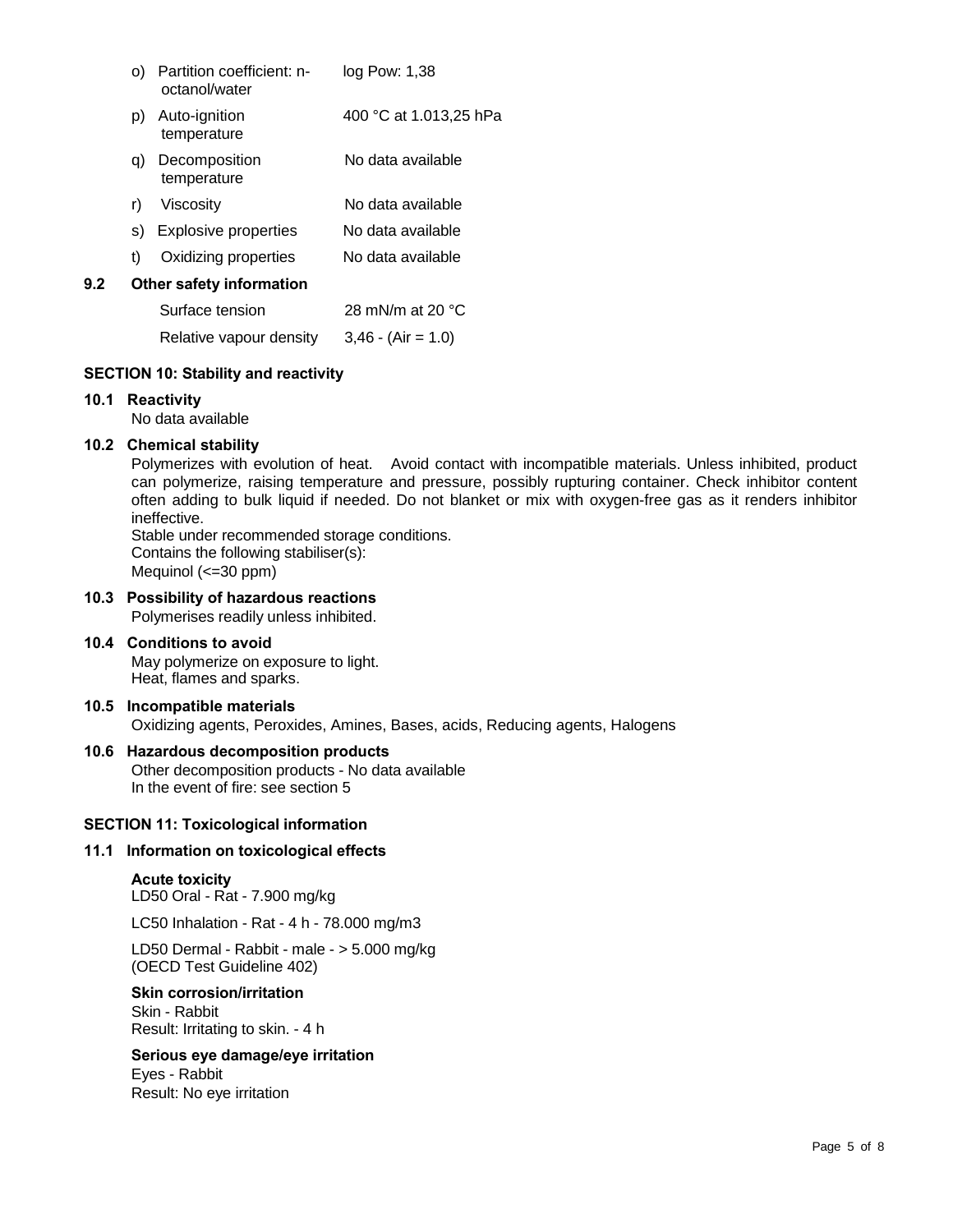# **Respiratory or skin sensitisation**

in vivo assay - Mouse May cause allergic skin reaction. (OECD Test Guideline 429)

# **Germ cell mutagenicity**

No data available

Ames test S. typhimurium Result: negative

OECD Test Guideline 478 Mouse - male Result: negative

# **Carcinogenicity**

Carcinogenicity - Rat - male and female - Inhalation No significant adverse effects were reported

This product is or contains a component that is not classifiable as to its carcinogenicity based on its IARC, ACGIH, NTP, or EPA classification.

IARC: 3 - Group 3: Not classifiable as to its carcinogenicity to humans (Methyl methacrylate)

#### **Reproductive toxicity** No data available

Developmental Toxicity - Rat - Inhalation No significant adverse effects were reported

## **Specific target organ toxicity - single exposure** May cause respiratory irritation.

**Specific target organ toxicity - repeated exposure** No data available

# **Aspiration hazard** No data available

# **Additional Information**

Repeated dose Rat - male - Oral - NOAEL : >= 124,1 mg/kg toxicity RTECS: OZ5075000

Central nervous system depression, Drowsiness, Irritability, Dizziness, Ataxia., narcosis, To the best of our knowledge, the chemical, physical, and toxicological properties have not been thoroughly investigated.

Liver - Irregularities - Based on Human Evidence

# **SECTION 12: Ecological information**

# **12.1 Toxicity**

| Toxicity to fish                                          | static test LC50 - Lepomis macrochirus (Bluegill) - 283 mg/l<br>- 96 h                                |
|-----------------------------------------------------------|-------------------------------------------------------------------------------------------------------|
| Toxicity to daphnia and<br>other aquatic<br>invertebrates | flow-through test EC50 - Daphnia magna (Water flea) - 69 mg/l - 48 h                                  |
| Toxicity to algae                                         | static test EC50 - Pseudokirchneriella subcapitata - $> 110$ mg/l - 72 h<br>(OECD Test Guideline 201) |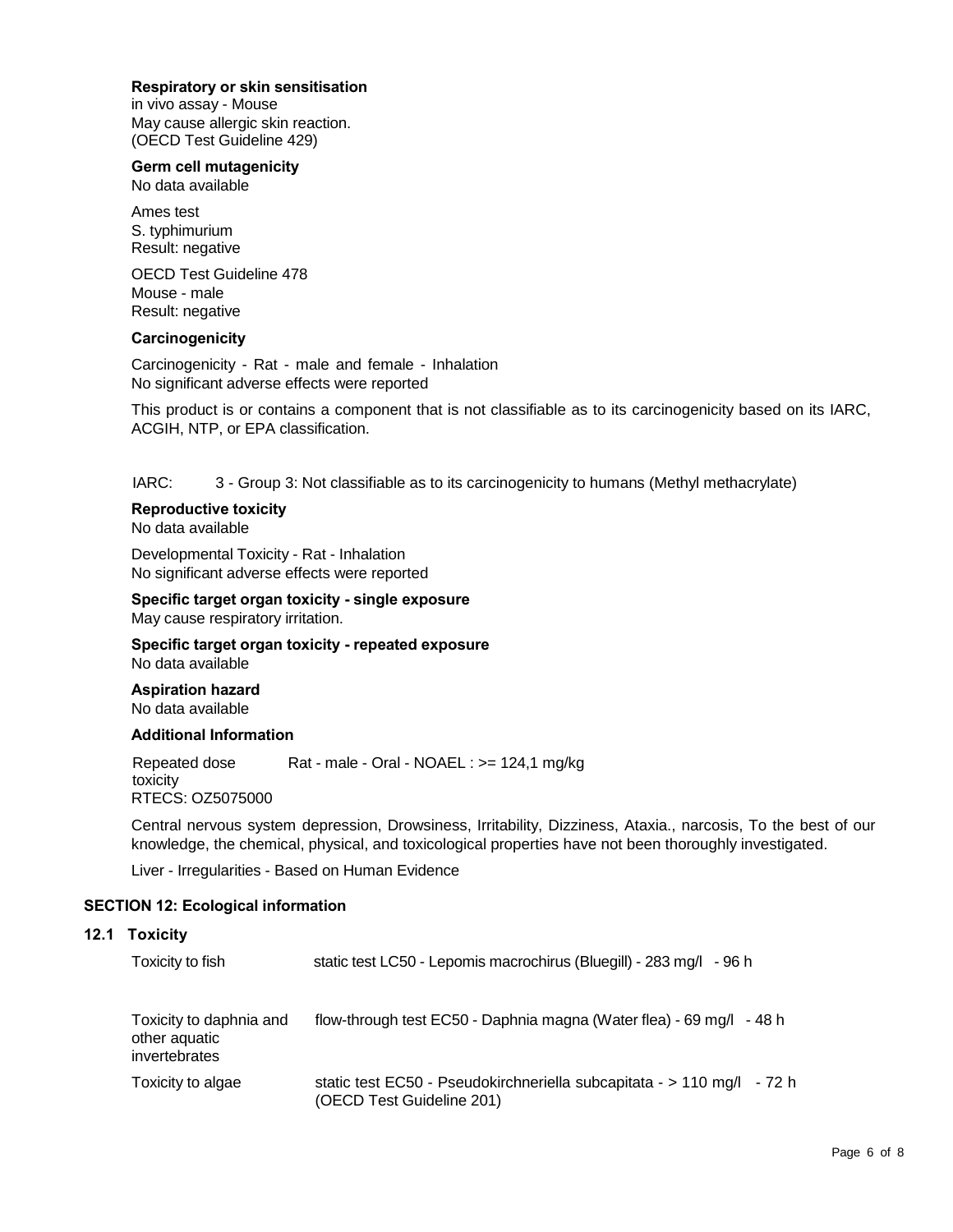# **12.2 Persistence and degradability**

Biodegradability aerobic - Exposure time 14 d Result: 94 % - Readily biodegradable (OECD Test Guideline 301C)

**12.3 Bioaccumulative potential**

## **12.4 Mobility in soil**

## **12.5 Results of PBT and vPvB assessment**

This substance/mixture contains no components considered to be either persistent, bioaccumulative and toxic (PBT), or very persistent and very bioaccumulative (vPvB) at levels of 0.1% or higher.

**12.6 Other adverse effects**

Harmful to aquatic life.

## **SECTION 13: Disposal considerations**

## **13.1 Waste treatment methods**

## **Product**

Burn in a chemical incinerator equipped with an afterburner and scrubber but exert extra care in igniting as this material is highly flammable. Offer surplus and non-recyclable solutions to a licensed disposal company.

## **Contaminated packaging**

Dispose of as unused product.

## **SECTION 14: Transport information**

| 14.1 UN number<br>ADR/RID: 1247                                                                                                                                                          |                                   | <b>IMDG: 1247</b>         | <b>IATA: 1247</b> |
|------------------------------------------------------------------------------------------------------------------------------------------------------------------------------------------|-----------------------------------|---------------------------|-------------------|
| 14.2 UN proper shipping name<br>ADR/RID: METHYL METHACRYLATE MONOMER, STABILIZED<br>IMDG:<br>METHYL METHACRYLATE MONOMER, STABILIZED<br>IATA:<br>Methyl methacrylate monomer, stabilized |                                   |                           |                   |
| ADR/RID: 3                                                                                                                                                                               | 14.3 Transport hazard class(es)   | IMDG: 3                   | IATA: 3           |
| 14.4 Packaging group<br><b>ADR/RID: II</b>                                                                                                                                               |                                   | IMDG: II                  | IATA: II          |
| 14.5 Environmental hazards<br>ADR/RID: no                                                                                                                                                |                                   | IMDG Marine pollutant: no | IATA: no          |
| No data available                                                                                                                                                                        | 14.6 Special precautions for user |                           |                   |

## **SECTION 15: Regulatory information**

This safety datasheet complies with the requirements of Regulation (EC) No. 453/2010.

# **15.1 Safety, health and environmental regulations/legislation specific for the substance or mixture**

# **15.2 Chemical Safety Assessment**

For this product a chemical safety assessment was not carried out

# **SECTION 16: Other information**

# **Full text of H-Statements referred to under sections 2 and 3.**

- H225 Highly flammable liquid and vapour.
- H315 Causes skin irritation.
- H317 May cause an allergic skin reaction.
- H335 May cause respiratory irritation.